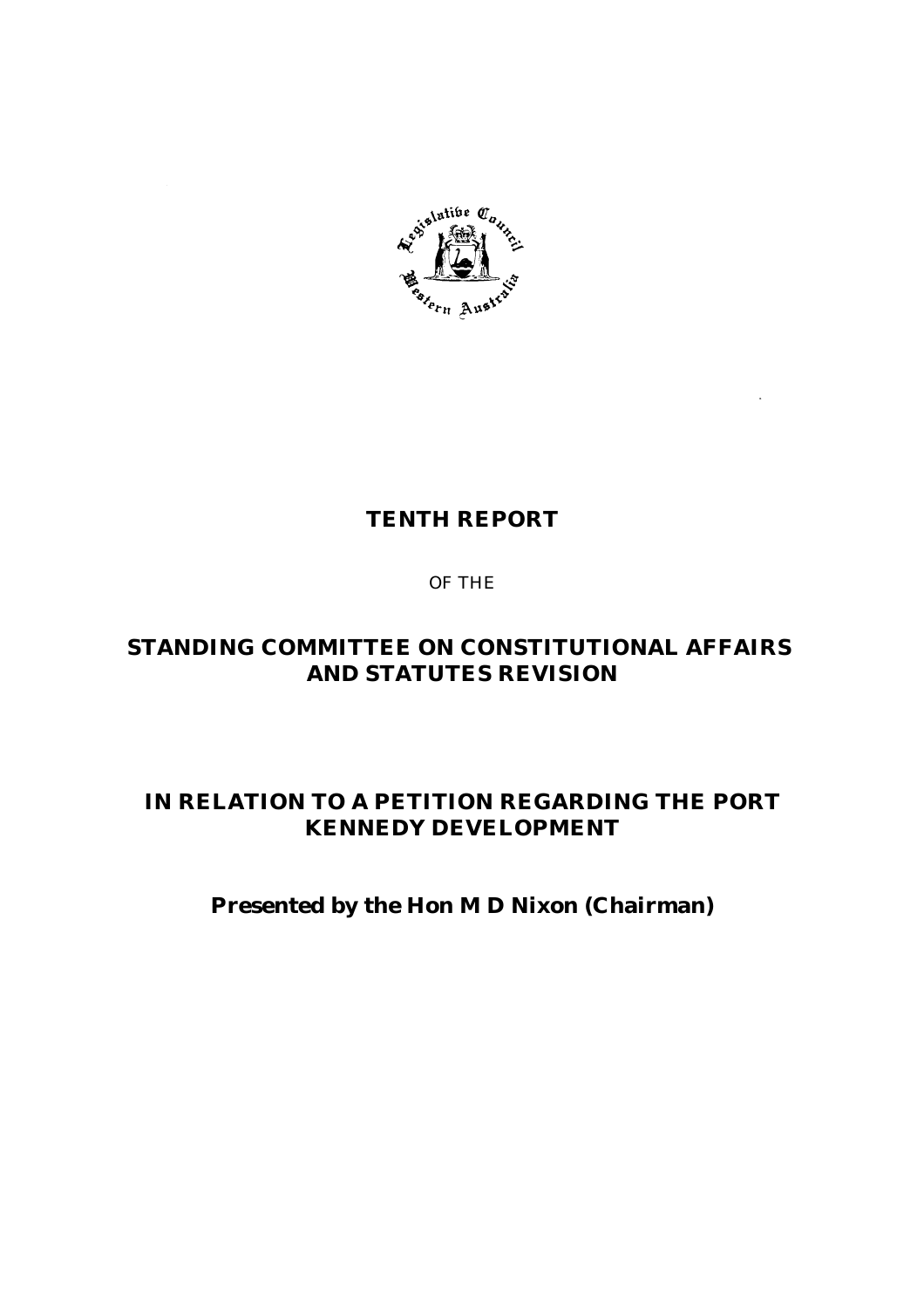### **Date first appointed:**

21 December 1989

#### **Terms of Reference:**

The functions of the Committee are to consider and report on -

- (a) what written laws of the State and spent or obsolete Acts of Parliament might be repealed from time to time;
- (b) what amendments of a technical or drafting nature might be made to the Statute book;
- (c) the form and availability of written laws and their publication;
- (d) any petition;
- (e) any matter of a constitutional or legal nature referred to it by the House.

A petition stands referred to the Committee after presentation.

#### **Members as at the date of this report:**

Hon M D Nixon MLC (Chairman) Hon A J G MacTiernan MLC Hon B M Scott MLC

#### **Staff as at the date of this report:**

Ms K A Schmidt, Advisory/Research Officer Mr A C Evans, Committee Clerk

#### **Previous reports:**

See Appendix I

#### **Address:**

Parliament House, Perth WA 6000, Telephone (09) 222 7222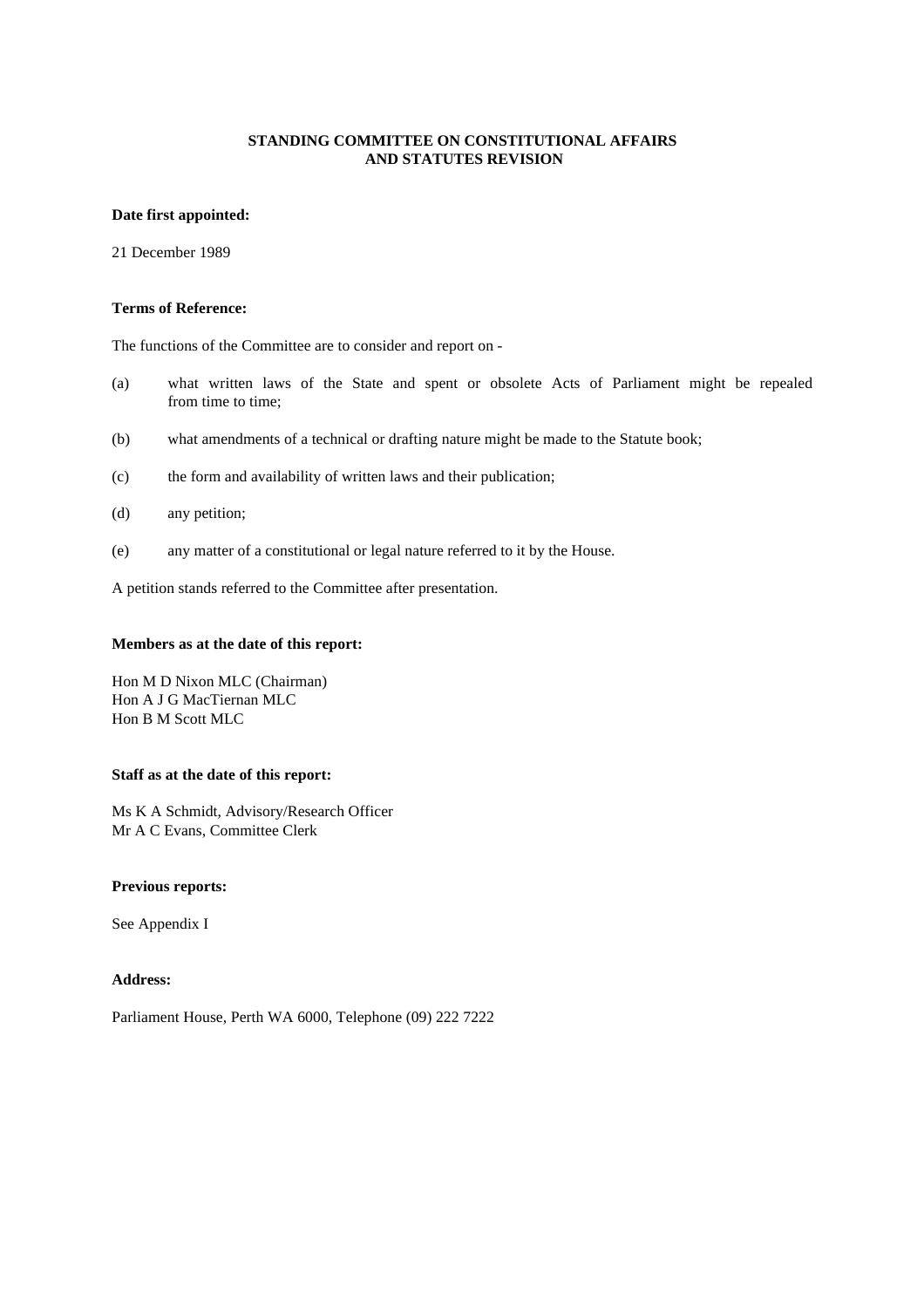# **PETITION REGARDING THE PORT KENNEDY DEVELOPMENT**

#### **1. OVERVIEW**

On 12 May 1994, the Legislative Council of Western Australia referred a petition regarding the Port Kennedy development to the Standing Committee on Constitutional Affairs and Statutes Revision. The petition, tabled by the Hon J Scott, Member for the South Metropolitan Region, requests that the Legislative Council

ensure the enactment of the full spirit of the Port Kennedy Development Agreement Act is carried out by confirming the commitment of the Parliamentary Secretary that no residential development<sup>1</sup> would be allowed on land within the Port Kennedy Development area.

The Committee has considered the petition, including submissions from the petitioner and the Minister for Planning. The Committee has also reviewed material regarding the environmental and planning aspects of the development and has met with a representative from Fleuris Pty Ltd, the principal petitioner, and an independent environmental scientist. The Committee visited the Port Kennedy development site on 29 August 1994, and records its appreciation for the two officers of the Department of Land Administration who arranged transport for the visit. The Committee also acknowledges its gratitude to Mr John Gladstone, Deputy Commissioner of Titles, for his assistance and advice.

The Committee considers that two issues arise from the petition. First, the petitioner notes a continuing commitment to the original intention that the project will remain a tourist destination. Second, subsequent discussions with the petitioner indicate concerns regarding the increased impact on the local environment if the development were to include long term residential accommodation.

During the course of the Committee's deliberations, the Committee was cognisant of a range of issues that have surrounded the development's somewhat contentious history. While the Committee notes that a number of concerns regarding the development may not yet have been clarified or resolved to the satisfaction of interested parties, the Committee was mindful of Schedule Two of the Standing Orders of the Legislative Council of Western Australia and restricted its considerations accordingly. The Committee notes that, at the time of this report, two additional petitions regarding the development have been referred to the Committee and will be considered in due course.

It is apparent to the Committee that, since the project's inception, the publicly stated intention of the development has been to create a tourist development that will contain no long term residential accommodation other than that provided for staff accommodation purposes. The Committee has found, however, that while the *Port Kennedy Development Agreement Act 1992* specifically restricts the use of some sections of the development to short stay accommodation, no adequate legal mechanism exists which will enforce such a land use restriction for the entirety of the development. The Committee recommends, therefore, that the State Government amend the *Port Kennedy Development Agreement Act 1992* to give effect to the spirit of the development as it has been presented to the public.

G:\CONST\SCHMIDT\0095.REP 3

For the purposes of this report, the Committee has taken "residential development" to mean "long term residential accommodation", differentiates this usage from "short stay accommodation".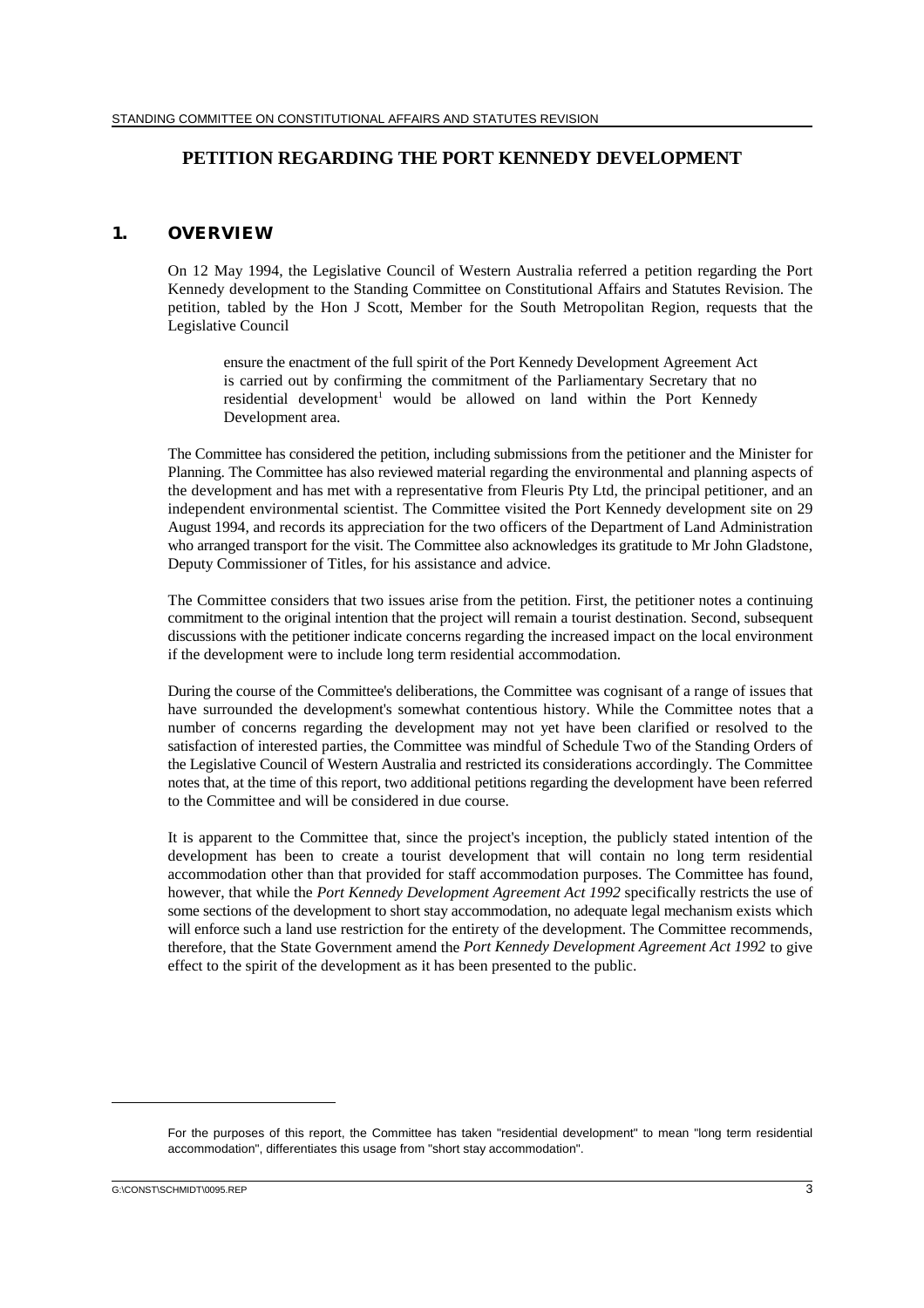## **2. BACKGROUND TO THE PETITION**

The State Government identified the need for a regional recreational centre, including yacht club, hotel, shopping facilities, and holiday accommodation at Port Kennedy as early as 1971. In 1985, the Government invited expressions of interest from prospective developers to provide the facilities and infrastructure in return for freehold and leasehold interest in part of the land. The State Government eventually chose Fleuris Pty Ltd ("the Company") to develop the project.

The *Port Kennedy Development Agreement Act 1992* ("the Act") ratified the agreement between the State Government and the Company to develop the Port Kennedy site. Schedule 1 of the Act specifies the construction to be undertaken. Stage One of the development incorporates freehold, leasehold, and reserved land, and includes

- $\ddot{\phantom{0}}$ access roads,
- $\ddot{\phantom{0}}$ marina,
- $\bullet$ five star hotel,
- $\ddot{\phantom{0}}$ 240 rental units,
- $\bullet$ 25 residential units (staff only),
- $\ddot{\phantom{0}}$  town centre including a tavern, restaurant, food outlets, newsagency, pharmacy, delicatessen, liquor store, boat brokerage, bank, leisurewear boutiques, gift/duty free shop, sporting goods store,
- $\bullet$  $200m<sup>2</sup>$  administration offices.
- $\ddot{\phantom{0}}$ multi-purpose hall,
- $\ddot{\phantom{0}}$ public club facilities, and
- $\bullet$ golf courses.

The area allocated for Stage Two of the development may or may not be developed by the Company. Development of Stage Two is subject to a further environmental review and management programme and shall not be developed unless 75% of the land is reserved under the Land Act 1993 for a purpose related to nature conservation and is classified as class "A" under that Act.

The Act provides for twenty-five (25) hectares of freehold land to be progressively allocated to the Company as a Crown Grant (See Appendix II). The development of any such land issued to the Company is authorised under section 9 of the Act. Section Nine effectively rezones the allocated land

- (a) as "urban" under the Metropolitan Region Town Planning Scheme; and
- (b) as a "development zone" under the City of Rockingham Town Planning Scheme

with effect from the day on which the grant is issued. This zoning permits long term residential accommodation. While the Act requires that some leasehold development and Lots 7 and 8 of the freehold land be used as short stay accommodation only, it should be noted that the Act does not extend this requirement to the whole of the freehold development as Parliamentary debates suggest was intended. (Refer to paragraph 3.1)

The Act requires that the Company submit to the Minister for Planning a full proposal for the development, including the location, area, layout, design, materials, and construction schedule by 30 June 1994 for consideration by the Port Kennedy Management Board. The Minister for Planning has since allowed two extensions to the submission deadline to enable environmental studies to be concluded and the deliberations of the Foreign Investment Review Board to be finalised. On 20 April 1995, the Minister announced approval of a proposal dated 2 December 1994 which encompasses the findings of the requisite environmental studies and the approval of the Foreign Investment Review Board.

# **3. ISSUES ARISING FROM THE PETITION**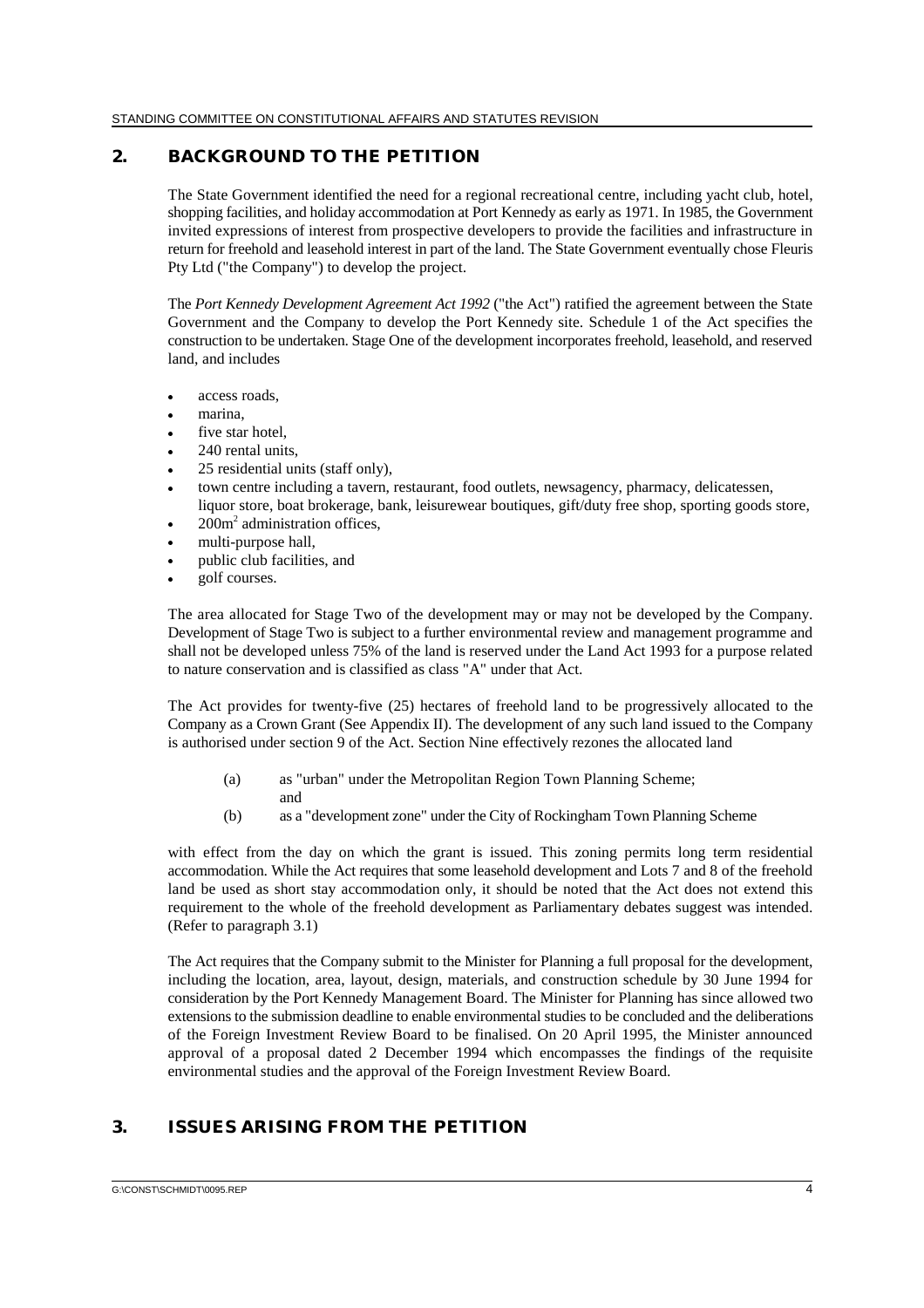It is apparent to the Committee that the petitioner's central concern is to ensure that all accommodation, except that required for administrative staff, encompassed within the Port Kennedy development is set aside for short stay only. The rationale for this restriction is two-fold. First, the petitioner maintains that, since the project's inception, the publicly-stated intention of the development has been to provide a tourist development that would provide public access to the area. Second, the petitioner claims that long term residential use of the area would have a significantly greater impact on the local environment than would tourism. These two issues are discussed below.

## **3.1 Commitment to the intention of the project as a tourist destination.**

The petition refers to a prior commitment by a Parliamentary Secretary that no residential development would be allowed on the land within the Port Kennedy development area. It is apparent to the Committee that the development has, at least publicly, always been intended as a tourist development with no long term residential accommodation other than that required for administrative staff. The Committee notes that, during the second reading of the Port Kennedy Development Agreement Bill, the then Parliamentary Secretary, Hon John Halden MLC, stated "I make the commitment that it will not be residential in my lifetime". Further, the Minister for Planning, Hon Richard Lewis MLC, stated in Parliament on 30 March 1994 that he had recently rejected a proposal to turn the project into a housing development. The Minister reiterated this position on 27 September 1994 in response to a question from Hon Jim Scott in the Legislative Council.

The 1988 EPA public discussion document "Port Kennedy Regional Recreation Centre: Environmental Review and Management Programme" also states that the project "contains no urban residential component". As recently as 12 April 1995, a representative from the Company advised this Committee that it is the Company's intention that the freehold development be maintained as short stay accommodation only:

We have no proposals at all, either in our mind now or at a later point, for doing any permanent residential on the site.... but, as you are well aware, government policies and things change over periods of time and we do not know what this holds. But basically our plans are for a tourist development. The tourist development we want is one that is for short stay; not a permanent residential.

(Mr Richard Lukin, Transcript of Evidence, 12 April 1995)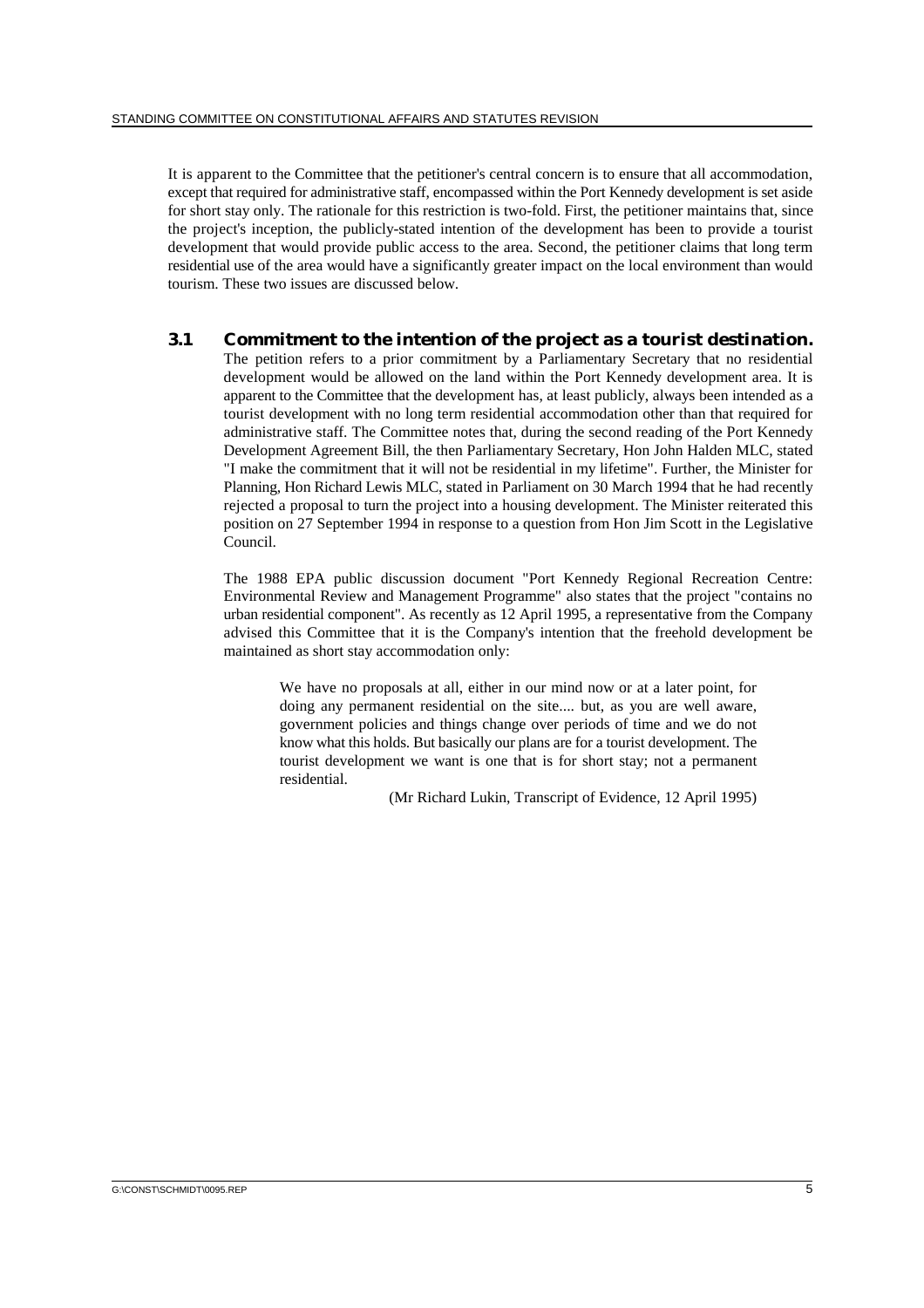#### **3.2 Differential environmental impact of long term residential as opposed to short stay accommodation.**

The petitioner is also concerned that residential use of the Port Kennedy area will have a significantly greater impact on the local environment than will a tourism development. The Committee notes that no experimental studies of the differential impact of short stay as opposed to long term residential accommodation have been conducted for a similar environment. Consultation with Dr David Annandale, Lecturer, Environmental Impact Assessment, Murdoch University, however, indicates that short stay accommodation may have a lesser environmental impact than long term residential accommodation. Contributing factors include a reduced likelihood that domestic pets and exotic garden species will be introduced to the area. Short stay residents are also less likely to incur isolated groundwater pollution, such as disposal of oil and grease from motor vehicles. Conversely, short stay residents may contribute to greater vehicle traffic than long term residents. Long term residents are also likely to be more conscious of litter and methods of domestic waste disposal.

With respect to the first issue discussed above, the Committee concurs with the petitioner that the various parties involved in the project have made it publicly apparent that tourism is the development's sole focus. The Committee shares the petitioner's concerns that no mechanism appears to be currently available to ensure that this intention is implemented with respect to the freehold component of the development. To this end, the Committee has examined the strategies available for ensuring that the accommodation on freehold land is restricted to short stay accommodation. These are discussed below. In terms of environmental concerns, the Committee acknowledges factors which suggest that short stay accommodation may have less of an impact on the local environment.

# **4. LAND USE RESTRICTION OPTIONS**

While the Committee is of the opinion that the public intention of all parties involved in the development has been to create a tourist facility that includes no long term residential accommodation, other than for staff purposes, within the Port Kennedy Development Area, the Committee acknowledges that appears not to be entrenched in the Act. Accordingly, the Committee has examined a number of legal options for mechanisms that could be employed to restrict the use and enjoyment of the freehold land to be issued to the Company under the Act.

## **4.1 Restrictive Covenants.**

Restrictive covenants are essentially an agreement or promise to restrict the use and enjoyment of certain land for the benefit of other surrounding land and are binding on every owner of the burdened land having notice of the covenant. Restrictive covenants may be created either in the form of a deed or as a condition of an agreement for the sale of land. All restrictive covenants must be negative in nature. They must require the owner of the burdened land to refrain from performing certain activities or exercising certain rights which would otherwise be available to her or him. A restrictive covenant represents a legal arrangement that is intended to "run with the land" so as to bind not just the original parties to the covenant, but also their successors in title provided they have notice of the covenant. Usually in Western Australia, this notice is automatically provided by the Registrar of Titles pursuant to his powers under the *Transfer of Land Act 1893-1972* ("*TLA*") who notes the restrictive covenant as an encumbrance upon the certificate of title of the land to be burdened.

The Committee has considered the possibility of requiring that the Company enter into a restrictive covenant to limit the use of the freehold land to short stay accommodation only.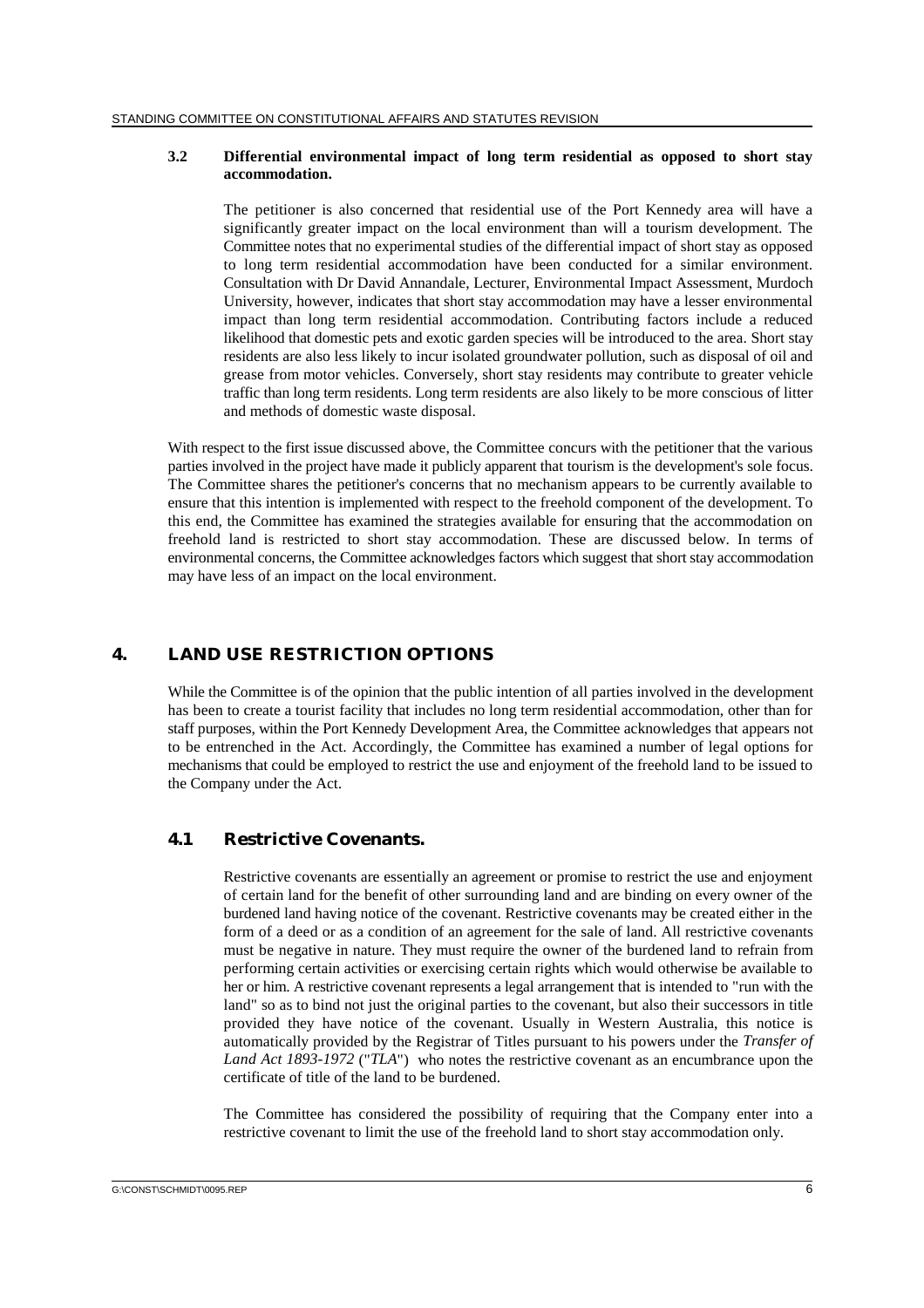However, the Committee recognises that a restrictive covenant may not be a suitable here for a number of reasons. Firstly, the provisions of the *TLA* (Section 129A) specifically require that for a restrictive covenant over land under its operation to be effective, that covenant must be "in respect of land under this Act". This means that both the land to be benefited (the Crown land) and the land to be burdened (the freehold land) must be within the scope of the *TLA.* However, the land proposed to be benefited by a restrictive covenant is Crown land, and accordingly, it is not subject to the provisions of the *TLA*. It follows, therefore, that the Registrar of Titles would not be empowered to record a restrictive covenant executed in favour of the State in relation to the land contained within the Port Kennedy Development Area.

Notwithstanding section 129A of the *TLA*, it may be possible for the State to enter into a restrictive covenant with the Company at common law. However, the Committee notes that such a restrictive covenant may not be effective against a successor in title to the freehold land as its rights under the covenant could be defeated by the principle of indefeasibility which underlies the *TLA.*

Accordingly, the Committee has concluded that the use of restrictive covenants to prohibit long term residential accommodation on the freehold land granted to the Company under the Act is not an appropriate solution. In addition, the Committee expresses some concern at the State Government's apparent lack of a general power within the *TLA* to provide environmental protection to Crown Lands adjacent to urban, commercial, or rural developments. The Committee, therefore, recommends that this issue should be addressed by legislative amendment to the *TLA*.

# **4.2** Planning Legislation Amendment Act (N°2) 1994.

The Planning Legislation Amendment Act (Nº2) 1994 amends the Town Planning and *Development Act 1928* by inserting section 12A with the effect that the State Planning Commission may prepare a notice for registration upon a title as part of a subdivision or strata title scheme approval regarding a "factor affecting the use or enjoyment of the land".

The Committee recognises, however, that the operation of this amendment was intended to be limited to hazards and other environmental factors. Accordingly, it does not provide the State Planning Commission with the ability to effect an encumbrance upon the title of freehold land.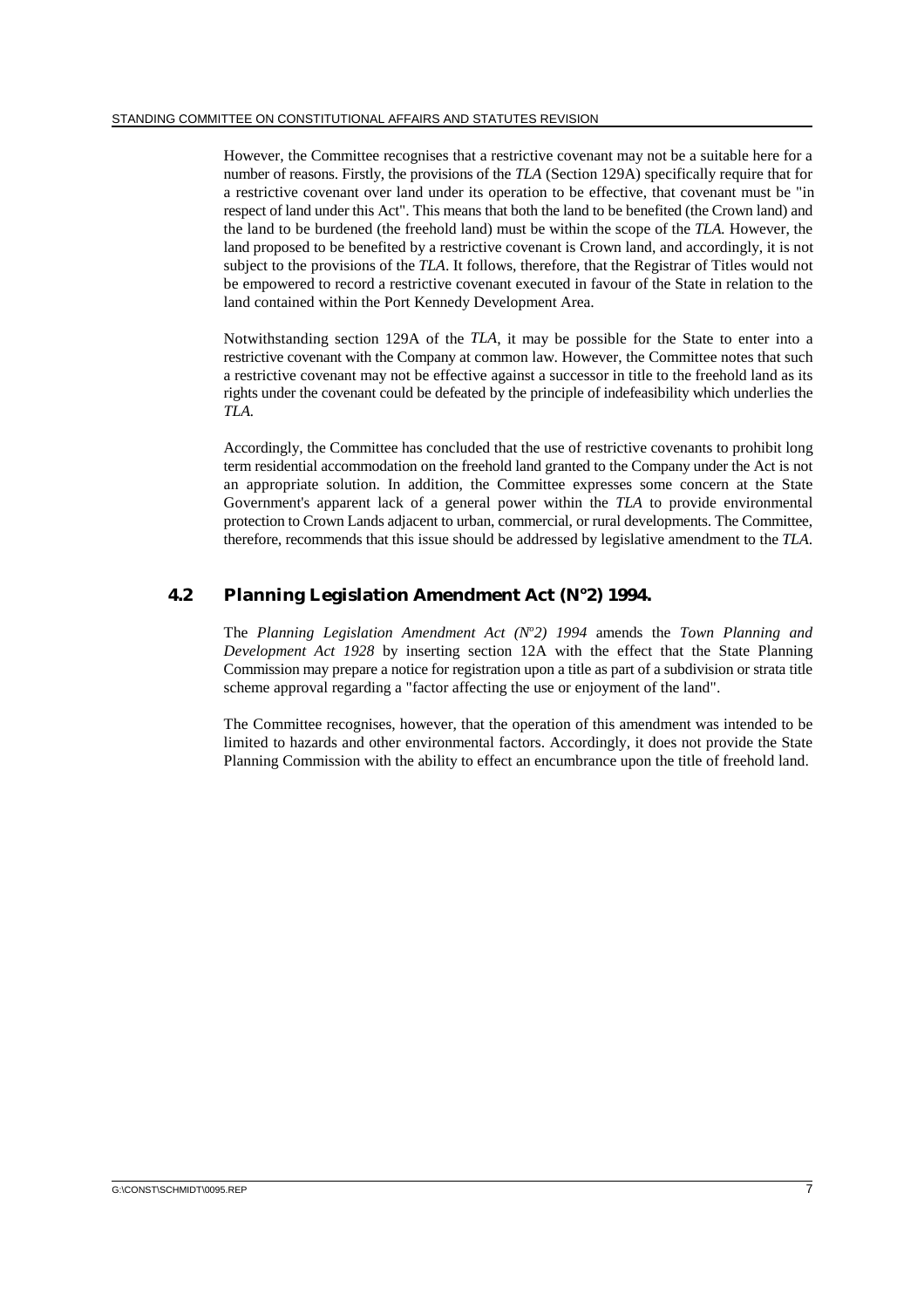### **4.3 Port Kennedy Development Agreement Act 1992.**

The Committee recommends an amendment of the Act to accurately reflect the original intention of the parties to prohibit the use of the Crown and freehold land within the Port Kennedy Development Area for long term residential accommodation.

Currently, the Act only provides for a restriction as to the accommodation constructed on the leasehold over the Crown land in Stage Two and Lots 7 and 8 of the freehold land to be granted. The Committee considered various possibilities of extending this restriction to the entirety of the freehold land under the terms of the Act as it presently stands. In particular, the Committee gave consideration to the operation of clause  $5(5)(c)$  of the First Schedule, which provides the Minister administering the Act with the ability to make his approval of the Project proposals subject to conditions. However, the Committee is of the opinion that the scope of clause  $5(5)(c)$  may not be sufficiently wide to allow a restriction on the use of the freehold land. Firstly, the conditions referred to in clause 5(5)(c) are expressly referred to as "conditions precedent" which must be complied with before the Minister will approve the Project proposals. Secondly, it would appear from the operation of clause  $10(1)$  of the First Schedule that clause  $5(5)(c)$  is not intended to operate in relation to the freehold land. The Committee notes that clause 10(1) of the First Schedule expressly states that the Crown Grant of the freehold land is to be "subject to the exceptions, reservations and conditions usual in Crown Grants but otherwise free of encumbrances." As a result, the Committee believes that the only remaining option is to alter the terms of the Act to specifically provide for a restriction on land use to short stay accommodation only.

In this regard, the Committee understands that such an alteration can result in the creation of a perpetual prohibition on long term residential accommodation in the Port Kennedy Development Area. However, as noted above, there are two alternative methods available to achieve this alteration in the terms of the Act.

The first is by agreement in writing between the State and the Company pursuant to clause 21 of the First Schedule. Notwithstanding the Company's willingness, the concerns of the Committee are whether the obligation to restrict usage of the freehold land to short term accommodation will adequately confine the Company and be binding on any successor in title and what remedies the State will have in the event of default.

Such alteration by agreement to include a prohibition against the long term use of the land will contractually bind the Company. The Committee recognises, however, that the current endorsement provision of the Act embodied in section 4 does not convert the contractual terms of the agreement between the Company and the State into statutory duties. The Committee believes this is not desirable.

The relevant legal authorities dictate that a ratifying Act (such as the present Act) which does no more than authorise, ratify or approve the making of an agreement between the State and a private entity does not transform the terms of the agreement into statutory duties. The agreement, while embodied in a statute, remains a contract and succeeds only in making the obligations attendant upon the parties to such an agreement contractually binding. For the terms of an agreement to be transformed into statutory duties, there must be an expression of legislative intention by Parliament within the body of the ratifying Act that can be construed as an explicit adoption of each and every provision of the agreement as an express enactment. Examples of such provisions that have been held to have such a result include the direction that the agreement "shall take effect as if enacted in this Act", repetition of the terms of the agreement within the body of the ratifying Act itself or a statutory direction to the parties that the terms of the agreement are to be carried out. This view rests on the authority of the High Court decision of *Sankey v Whitlam* (1978) 21 ALR 505 where Mason J (as he then was) pointed to the distinction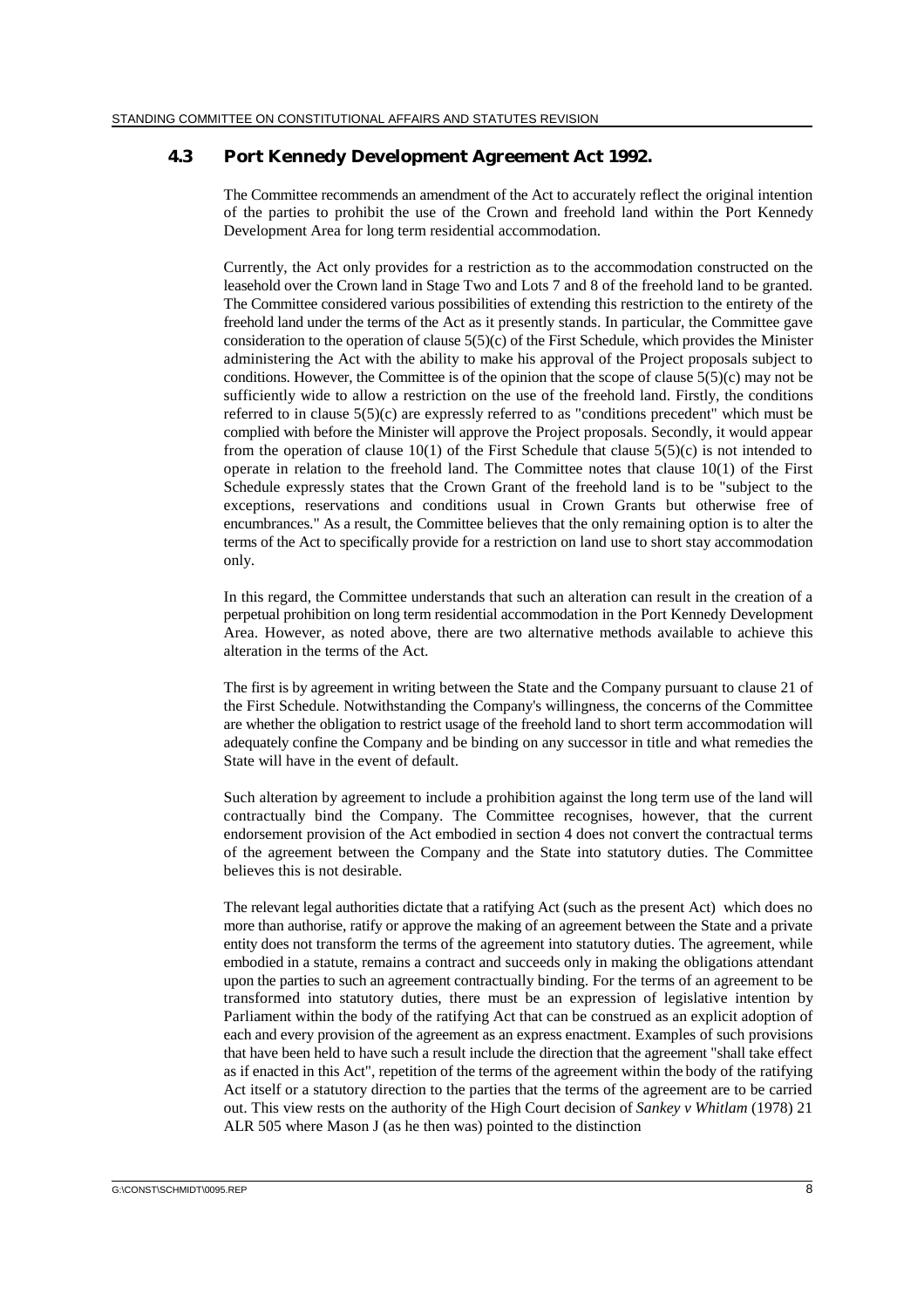between a statutory provision which merely gives validity to a contract and makes its provisions binding on the parties, and one which goes further by imposing a statutory obligation on the parties to carry out the terms of the contract, thus giving them the force of law...

His Honour went on to state that while one may say that the effect of statutory approval of an agreement is to make it binding on the parties and to deny the operation of inconsistent statute law, this does not mean that the provisions of the agreement have the force of law in the sense that they are laws.

In the case of the present Act, it seems clear that the endorsement provision found in section 4 does not currently satisfy the test laid down by Mason J to transform the obligations under the agreement into statutory duties. Section 4 provides that :

- "4. (1) The Agreement is ratified.
	- (2) The implementation of the Agreement is authorized.
	- (3) Without limiting or otherwise affecting the application of the *Government Agreements Act 1979*, the Agreement shall operate and take effect notwithstanding any other Act or law."

Clearly, such an endorsement does not transform the obligations of the agreement into statutory duties. Section 4 merely provides basic statutory approval of the agreement and confers the authority on the executive branch to perform the agreement. It does not require or bind the executive or the Company to carry out or give effect to the terms of the agreement. Accordingly, section 4 fails the test set down in *Sankey v. Whitlam* and cannot be said to have been an expression of Parliament's intention to adopt each provision of the Act as its own enactment and thus transform the parties obligations under the agreement into statutory duties.

Accordingly, failure to comply with its obligations under the Act as it presently stands would only render the Company in default of the contract and empower the State to terminate the agreement. It will not allow the State to specifically enforce the Company's obligations as a statutory duty. The Committee recognises that, under the current operation of the Act, the available remedies are not necessarily suitable to the State's purposes.

In the event of default of the Company's obligations (or its successors) under the Act, the State has the right, subject to a ninety day notice period, to terminate the agreement contained within the Act, or alternatively, to remedy or cause to be remedied the default of the Company's obligations. The effect of such termination under the Act is that the rights of the Company (or its successors) shall cease upon the date of termination and the Company shall pay all moneys due to the State forthwith, although the Company's ownership of any freehold land issued up to that point will not be affected. Further, the Committee notes the specific operation of clause  $24(1)(a)$ , which provides that in the event of default which the State considers "material in the due performance or observance of any of the covenants or obligations of the Company ...", the extinction of the Company rights in the Port Kennedy Development Area extends to all assignees, successors in title, chargees and mortgagees.

Notwithstanding the provision of these remedies, the Committee expresses concern at the limitation and unsuitability of the present legal effect of the Act and the State's available remedies as outlined in clause 25(1), particularly clause 25(1)(c) which prevents either party to the Act from having any claims against the other in relation to any matter or thing arising from the Act, other than those outlined in clause  $25(1)(a)$  and (b) and already discussed above. The Committee notes that the current operation of clause  $25(1)(c)$  may exclude the State from pursuing other normally available remedies.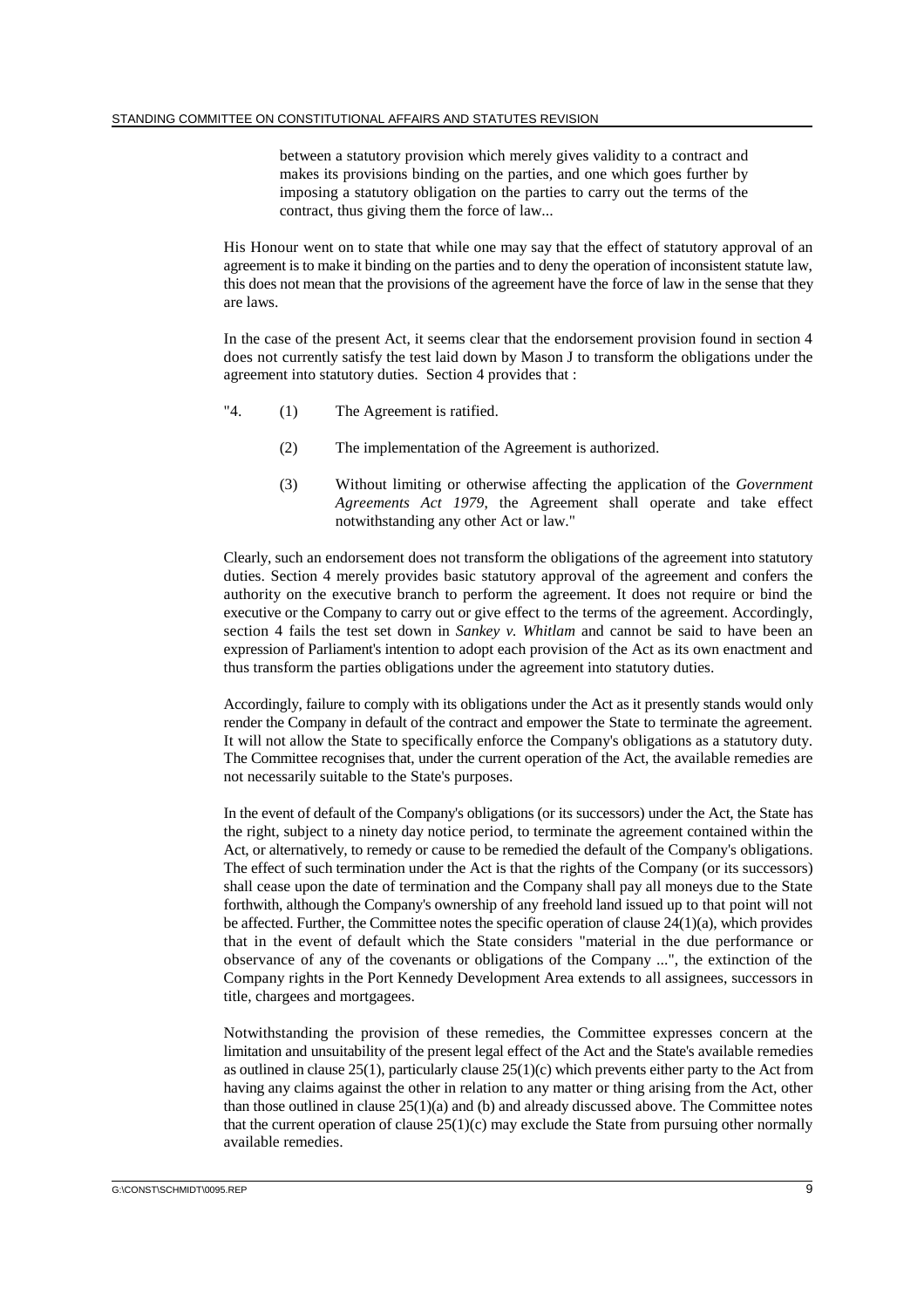The Committee has also considered the question of binding successors in title to the Company's contractual obligations, including any subsequent alterations. Specifically, the Committee notes the operation of clause 20.1 of the First Schedule to the Act, which provides that no sale or assignment by the Company of any of its interests or rights under the Act will be effective unless the assignee or purchaser executes a Deed of Covenant in favour of the State to comply with all the provisions and obligations of the Company under the Act. The Committee also notes that the form of this Deed of Covenant must be approved by the Minister. This power of approval could be utilised to ensure that a similar Deed of Covenant is executed in favour of the State upon each and every assignment, sub-letting or disposition affecting the freehold land during the currency of the Agreement. As a result, clause 20.1 will be effective to bind all successors in title to the freehold land to observe the restriction on long term residential accommodation, with failure to do so also resulting in the State's right to terminate. However, the Committee still considers the remedies available against successors in title, like those available against the Company, would be inadequate as they do not provide for specific performance of the obligations under the agreement. Accordingly, the Committee is of the opinion that it is insufficient to amend the Act only at the contractual level.

Consequently, the Committee strongly recommends that consideration be given to the alternative option of varying the terms of the Act through legislative amendment. To ensure that the obligation to abide by the restriction against long term or residential accommodation is given statutory, as opposed to contractual force, the Committee recommends that such a provision restricting the use of the freehold land should be entrenched within the body of the Act, not merely within the First Schedule embodying the terms of the agreement. In this way, the restriction would have the force of law and would naturally be made perpetually binding on the Company and all successors in title, subject only to alteration by the Parliament itself. Furthermore, any failure to abide by such a statutory restriction would embody a criminal offence for breach of statutory duty.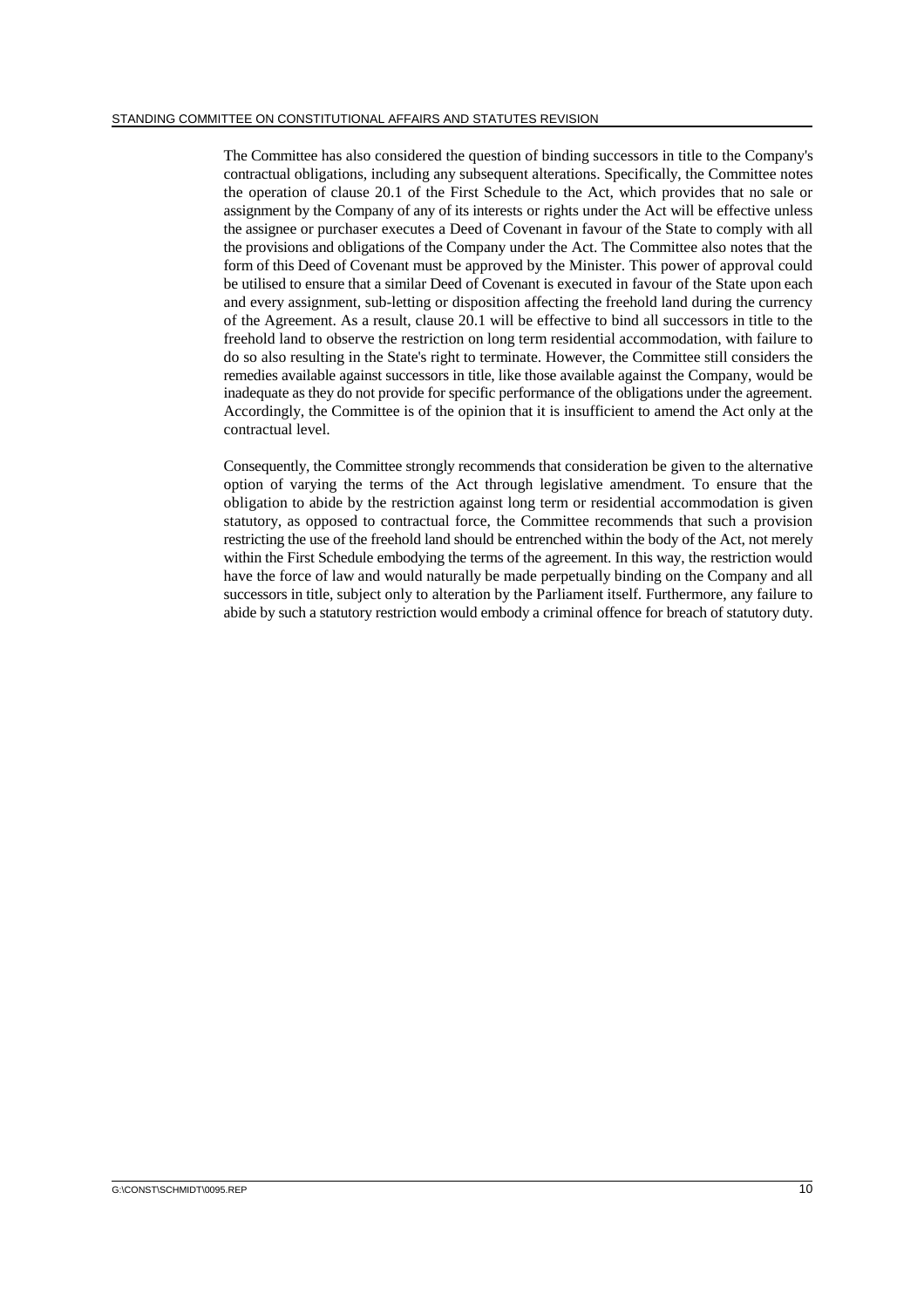Lastly, the Committee notes the operation of section 11 of the Act, which duly provides that the Registrar of Titles or any other person authorized to record or register transaction affecting land or property, must take cognisance of the Act and record or register in the appropriate manner such matters as are necessary to give effect to the Act. In the Committee's opinion, this section will require the Registrar or other authorized person to register the restriction to short stay accommodation over the freehold land granted to the Company on the Registry or other records. In this manner, all prospective purchasers of the freehold land will have notice of the restriction on its use. The Committee notes that section 11 will provide this notice regardless of whether the amendment to the Act imposing the restriction was achieved by written agreement between the parties or unilaterally by Parliament as Section 11 provides a statutory duty on the Registrar or other authorized person to register or record the transaction affecting the estate or interest in the land under the Act.

Therefore, the Committee is of the opinion that the most effective and accessible method of restricting the use of the freehold land to short stay accommodation is to amend the terms of the Act itself.

# **4.4 City of Rockingham Town Planning Scheme**

The Committee has also considered the application of local government town planning to the freehold land in the Port Kennedy Development Area and is of the opinion that local government measures, such as appropriate zoning, should be used to complement the amendments to the Act outlined above. In particular, the Committee feels that the relevant local authority would be well placed to monitor and enforce the spirit of the agreement.

It has been noted above that the twenty-five (25) hectares of freehold land to be granted to the Company are to be zoned as a "development zone" under the City of Rockingham Town Planning Scheme ("the Scheme"). While the City of Rockingham itself has no specific legislative powers to limit the type of accommodation constructed on the freehold land within the Port Kennedy Area, the Committee has considered two alternative courses of action within the town planning legislation that might be availed of to achieve a restriction on the freehold land to short stay accommodation only.

Firstly, it has been suggested to the Committee that the State Planning Commission might be able to use its powers pursuant to the section 20 of the *Town Planning and Development Act 1928* ("*Town Planning and Development Act*") to impose such a condition on its approval of a development under the Scheme.

However, the Committee considers that this suggestion may not be an appropriate one for the following reasons. Firstly, the remedies available for breach of such conditions do not provide a satisfactory mechanism for enforcing the restrictions. More importantly, the Committee considers that such a purported use of the powers granted pursuant to section 20 of the *Town Planning and Development Act* would probably be ultra vires. Section 20 provides only for the placing of conditions precedent upon the approval of proposals for any sale, amalgamation or subdivision of lots. It does not contain within its terms the authority to place perpetual conditions upon the use and enjoyment of such land. In addition, it is well-established law that any condition imposed on a development approval must be made for a planning purpose and not for any other ulterior purpose, however desirable that purpose may be to the public interest<sup>2</sup>, particularly, where there

Newbury District Council v Secretary of State for the Environment.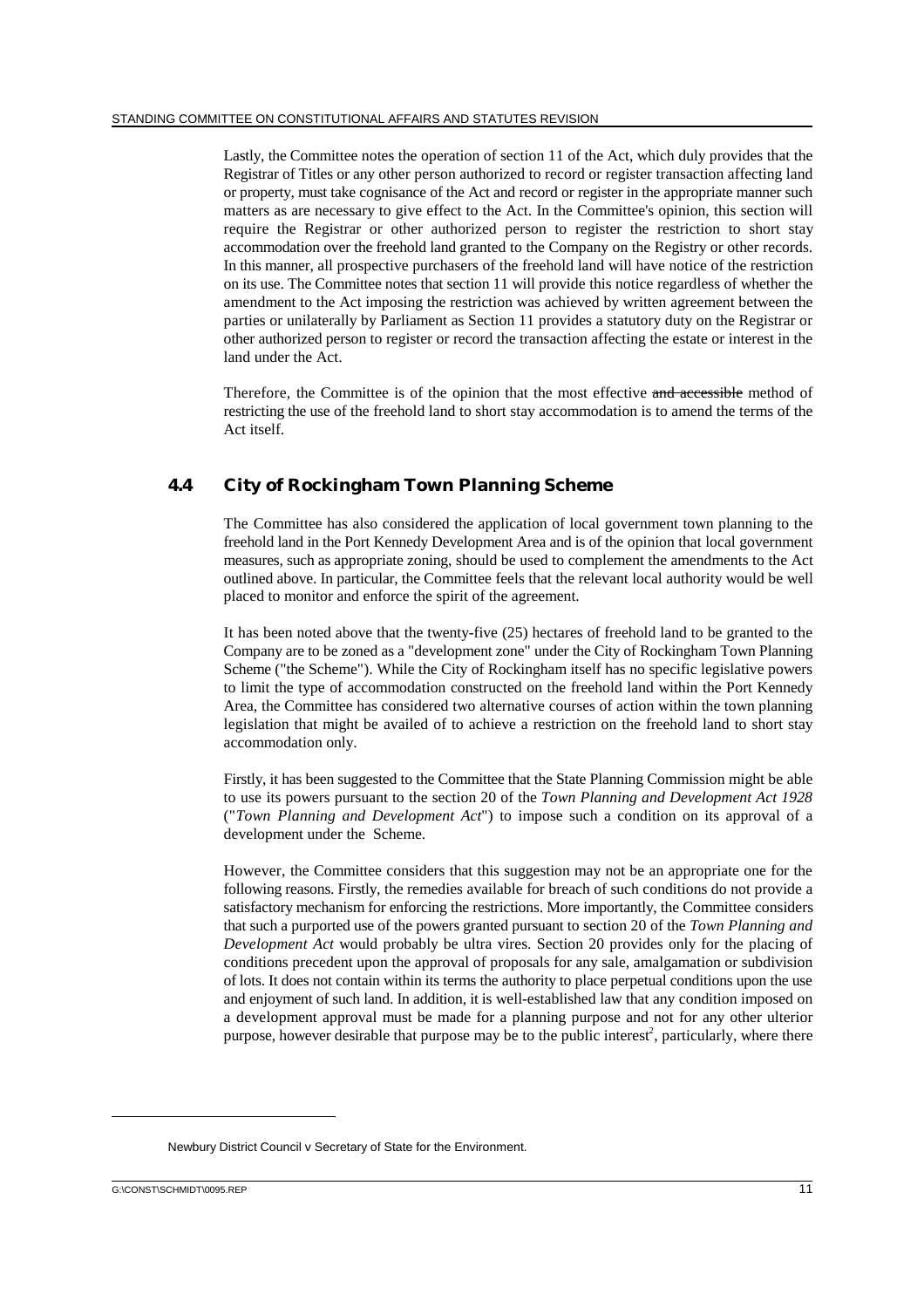is a more appropriate manner or forum for achieving the desired purpose or object<sup>3</sup>. As there is some uncertainty as to what is a "planning purpose", it is possible that a utilisation of section 20 of the *Town Planning and Development Act* to restrict the use of freehold land in Port Kennedy would be found to be an inappropriate use of the Commission's powers, unrelated to the Scheme and designed to achieve the ulterior purpose of remedying the shortfalls of the agreement between the State and the Company concerning Port Kennedy. Moreover, as discussed below in section 4.4, there exist alternative methods to achieve the purpose of restricting the use of the freehold land which are both less complex and more appropriate.

Alternatively, the Committee has considered the possibility of the City of Rockingham drafting by-laws under section 248 of the *Local Government Act 1960* to achieve the desired restriction on the freehold land. Section 248 provides local authorities with the general power to enact bylaws relating to matters set forth in the Second Schedule to the *Town Planning and Development Act*. Section Three of the Second Schedule provides that by-laws may be made concerning the classification or zoning of an area for "residence, flats, trade, business, industry, commercial recreation, education or other public or institutional purposes, and including areas for agricultural or rural use and for any other general or particular purposes whether of the same class or kind as the class or kind before enumerated or not, and fixing the sites or areas for any of the purposes included in this Schedule and prohibiting in any of these zones or classifications any building or use of land of or for a general or particular nature or purpose".

The Committee acknowledges that the drafting of a by-law by the City of Rockingham would not, of itself, completely achieve the original intention for the Port Kennedy Development but considers that it would provide a suitable complement to amendment of the Act by State Parliament. The Committee therefore feels that there is merit in recommending to the City of Rockingham that it consider exercising its powers under s248 of the *Local Government Act* to restrict the use of the area in question to short stay accommodation.

Hall & Co Limited v Shoreham-by-Sea UDC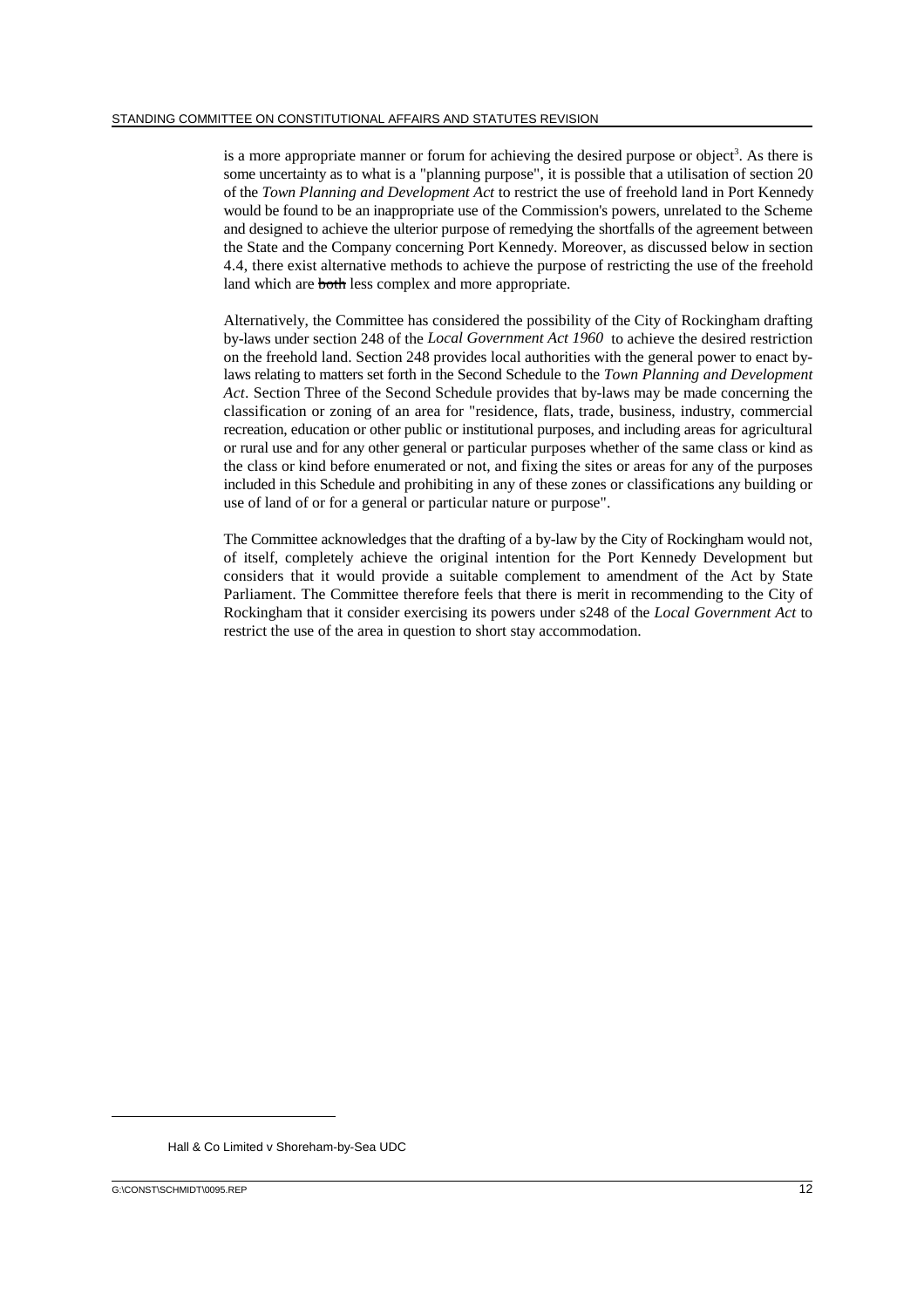### **4.5 Government Agreements Act 1979 (WA)**

The Committee has taken account of the operation of the *Government Agreements Act 1979 WA*, which specifically provides that government agreements such as the Act are to stand alone on their own terms and where they are inconsistent with any other written law, that inconsistent written law is held to have been modified for the purposes of the government agreement. In addition to the matters pertaining to this legislation discussed above, the Committee amongst other things, gave consideration to the general application of this statute. Specifically, the Committee explored the idea of modifying sections 58 and 129A of the TLA by including provisions in any alteration of the Act to specifically direct the Registrar of Titles to register a restrictive covenant or memorial to give notice of the restriction on the use of the freehold land to any prospective purchaser. However, the Committee has considered it unnecessary to further explore this as the State can achieve its purpose of restricting the use of the freehold land through a localised alteration of the Act alone and this restriction must be registered by the Registrar of Titles pursuant to section 11 of the Act. However, the Committee has made recommendations to amend the *Transfer of Land Act* on other grounds.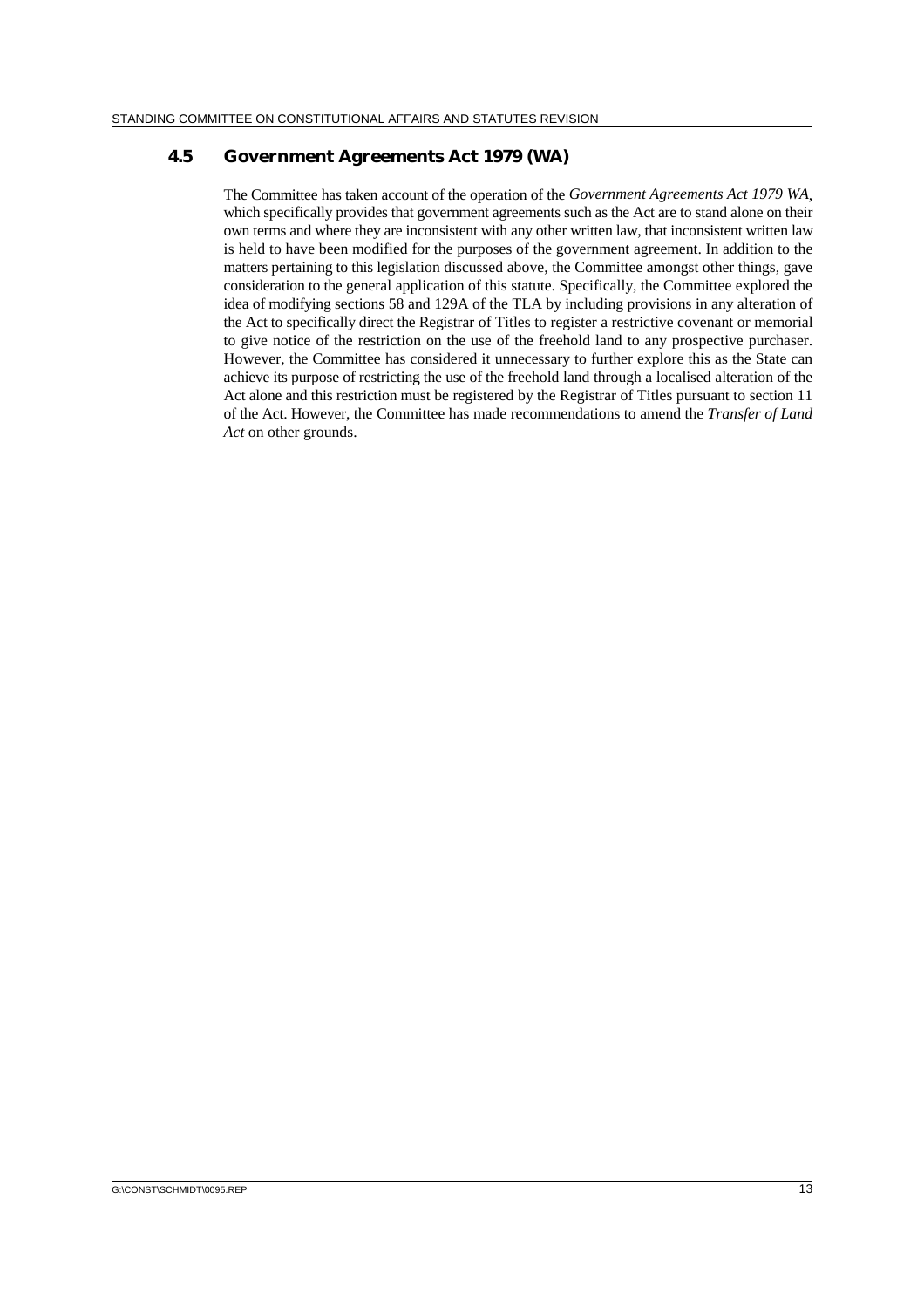## **5. RECOMMENDATIONS AND CONCLUSION**

### **5.1 The Port Kennedy Development**

It is apparent to the Committee that, since the project's inception, the central premise underlying the Port Kennedy development has been to create a tourist destination containing no long term residential accommodation other than that required for staff accommodation purposes, either on the Crown land to be leased by the State for development by the Company, or the freehold land which will be progressively granted to the Company. This intention has been stated publicly by both the Company and successive State Governments. It is the opinion of the Committee, however, that the intention has not been sufficiently carried through to the terms of the *Port Kennedy Development Agreement Act 1992*. At present, no adequate legal mechanism exists, either within the *Port Kennedy Development Agreement Act 1992* itself or at common law, which will enforce such a land use restriction in relation to the entirety of the freehold land, particularly against any future successors in title.

In considering the options available for restricting the freehold land to short stay accommodation, the Committee concluded that the most effective mechanism would be to vary the terms of the *Port Kennedy Development Agreement Act 1992.* While it will be incumbent upon the State Government to propose the necessary amendments, the Committee suggests that these should encompass:

- a) an amendment to achieve a restriction to short stay accommodation and the provision of adequate remedies in favour of the State in the event of a default by the Company or its successors in title in respect of both Crown and freehold land within the Port Kennedy Development Area. This restriction should make specific reference to section 11 of the Act, which requires the Registrar of Titles to give effect to the transactions affecting any estate or interest in the land under the cognisance of the Act;
- b) an amendment to Clause 6.1 of the Second Schedule to incorporate all of the Lots; and
- c) a definition of the terms "short stay accommodation" and " long term residential accommodation" or their equivalents.

The Committee also suggests that it would be advisable for the City of Rockingham to supplement the amendment to the Act with a corresponding zoning over the freehold land pursuant to s248 to the *Local Government Act*.

In the Committee's view, it is essential that these recommendations are implemented to ensure that the development of the Port Kennedy Area takes place in the manner originally intended by the State Government and the Company. In particular, the Committee acknowledges the need to keep faith with the local community, who, from the Project's inception, has accepted undertakings from both the Company and the State Government that there would be no long term residential accommodation within the Port Kennedy Development. Further, the Committee also accepts that tourism development may have materially lesser impact on the local environment than will long term residential use of the Port Kennedy area.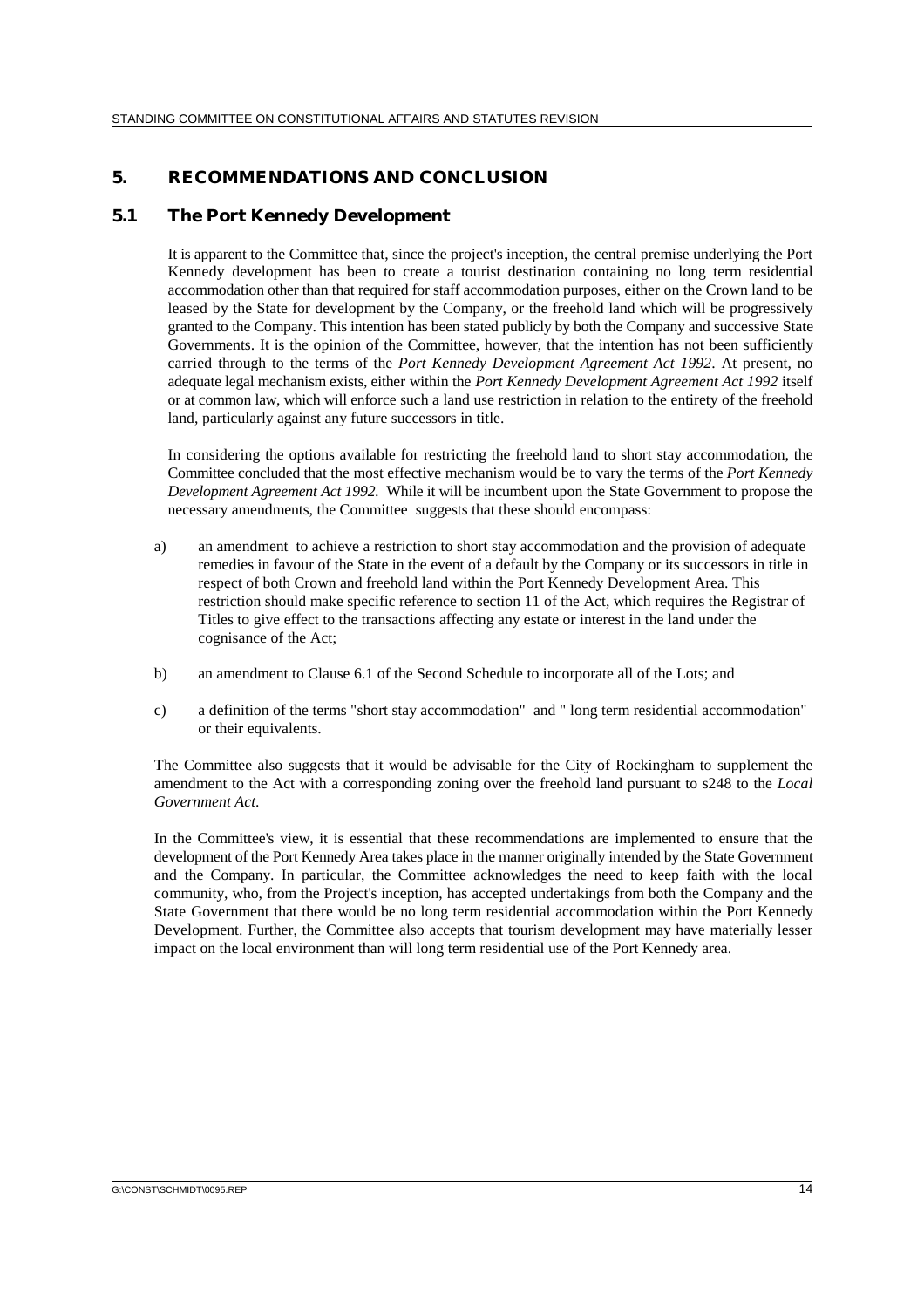#### **5.2 Other Matters**

The Committee notes that similar agreement acts in other jurisdictions embody the provisions of the agreement within legislative body of the agreement act itself, effectively obviating such requirements for bilateral agreement to future variations (See, for example, the *Sanctuary Cove Resort Act 1985 (Q'ld)*). This approach has the additional advantage of providing a more effective basis for liability between the parties, based on statutory duty rather than contractual obligation. The Committee recommends that the State Government give consideration to drafting future agreement acts in this manner. In the present case, however, given the Company's publicly expressed position in regard to the question of short stay accommodation, the Committee does not anticipate that obtaining agreement to the proposed variation will present an obstacle to giving legal effect to the stated intention of the project.

The Committee expresses some concern at the State Governments apparent lack of a general power within the *Transfer of Land Act* to provide environmental protection to Crown Lands adjacent to freehold developments. The Committee recommends that this issue should be addressed by legislative amendment to the *Transfer of Land Act.*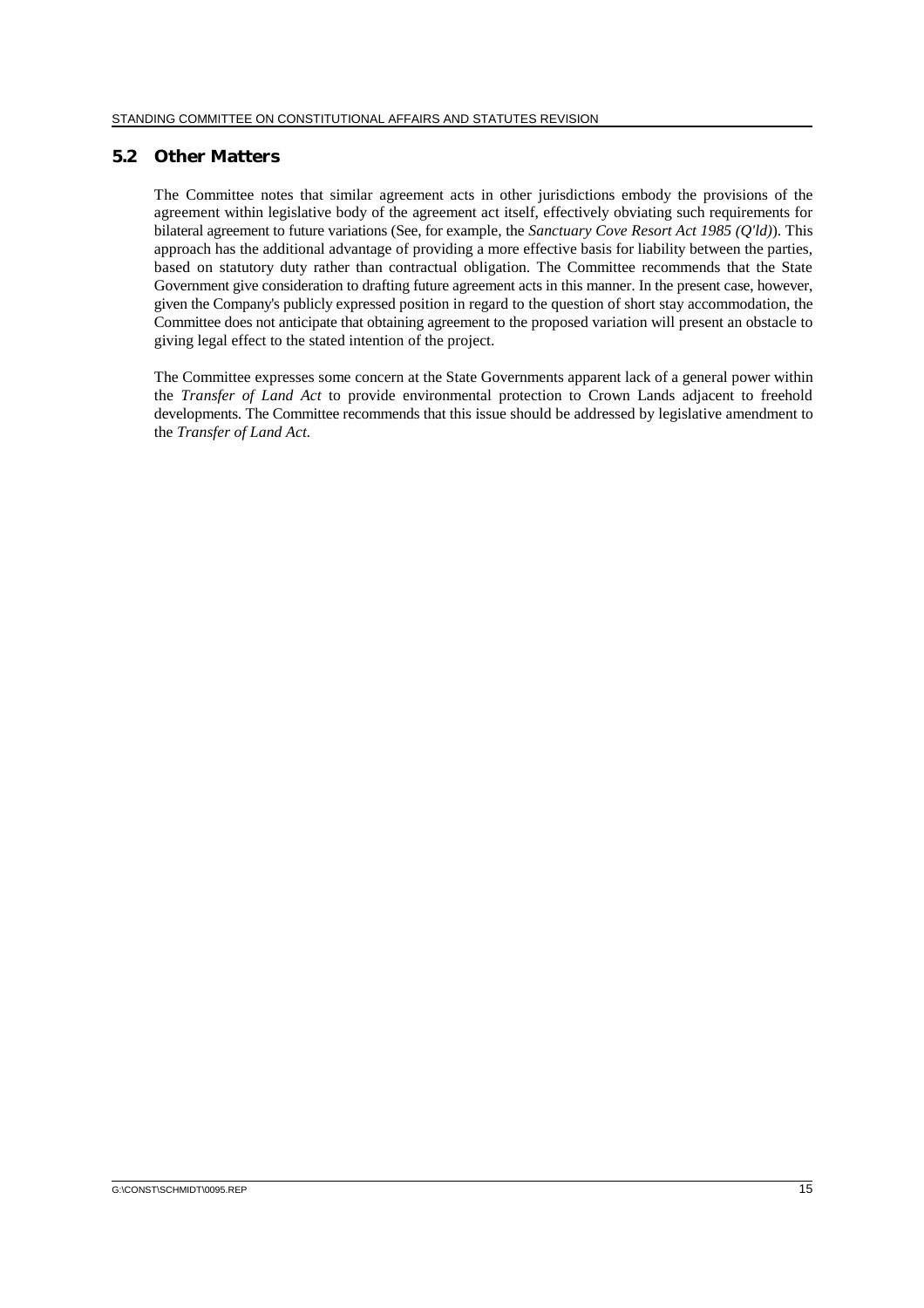#### **APPENDIX I**

## **LIST OF REPORTS**

- 1. Report regarding a petition seeking legislation on various aspects of substantive law and procedural law relating to sex offences against children.
- 2. Interim report into links between Government agencies and the failed Western Women Group.
- 3. Second interim report into links between Government agencies and the failed Western Women Group.
- 4. Report regarding a petition requesting the Legislative Council to investigate whether the proposed dissolution of the City of Perth contravenes the Constitution Act 1889 or any other Act or Statute.
- 5. Report in relation to a petition requesting the ban on the use of fishing nets (other than prawn drag nets and throw nets) for recreational fishing in the Pilbara region and the phasing out of certain professional licence endorsements.
- 6. Report in relation to a petition concerning the export of iron ore through Esperance.
- 7. Report in relation to a petition concerning the town of Wittenoom.
- 8. Overview of Petitions: April 1993 March 1994.
- 9. Overview of Petitions: May 1994 December 1994.